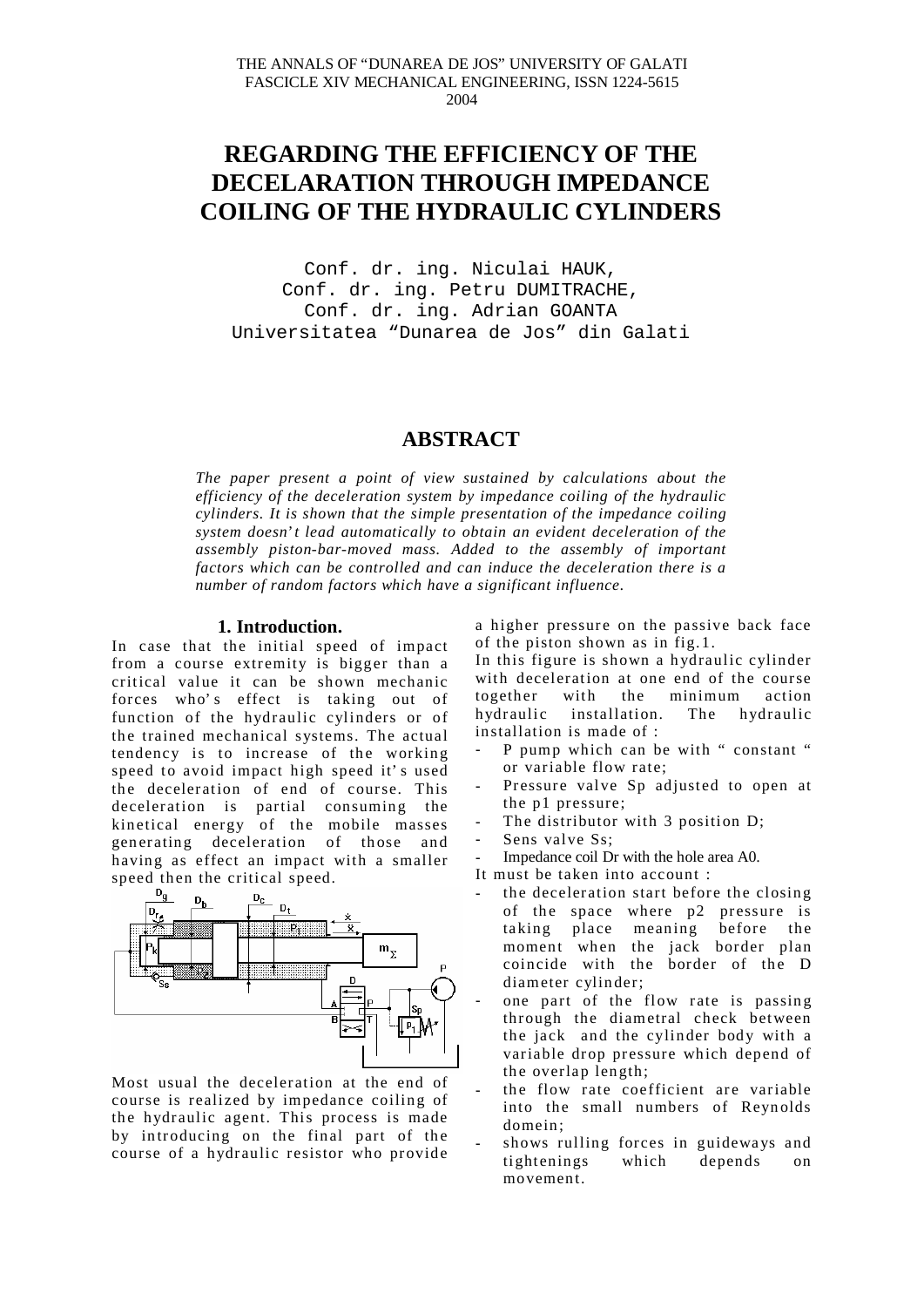It can consider two periods in the deceleration fenomen evolution :

- first starting from the position of the mobile plan B-B (fig.1) enough away from the position of the fix plan A-A when it can taking into account that deceleration hasn't strted yet and until the moment when the two planes are superimposed.



Figure 2. Fazes of the deceleration through impedance coil.

- the second step start from the moment of superimposed of the planes and ends at the starting of the mechanical impact ( fig.3 ); in fig. 4 is presented detailed the impedance coil.



Figure. 4. Section through impedance coil with cone-shape needle.

Taking into account the mechanical balance of the assembly elements and the continuity equation of the flow rate it have made a mathematical model which shown the assembly function.

$$
f = \begin{cases} f_a(x, \bar{x}, \bar{y}) = 0 \text{ pentru } 0 \le x \le x_0 \\ f_b(x, \bar{x}, \bar{y}) = 0 \text{ pentru } x_0 < x < x_0 + l_b \end{cases} \tag{1}
$$

where

$$
f_a(x, \bar{x}, \bar{y}) = m_{\Sigma} \bar{x} - p_k \cdot \frac{\pi}{4} D_c^2 -
$$
  

$$
\frac{\pi}{4} (D_c^2 - D_b^2) \cdot \frac{\left[\bar{x} \frac{\pi}{4} (D_c^2 - D_b^2)\right]^2 \rho}{F^2(x, \bar{x})} -
$$
  

$$
-\sum F_f(\bar{x}) + p_I \frac{\pi}{4} (D_c^2 - D_t^2)
$$
 (2)

and

$$
f_b(x, \bar{x}, \bar{y}) = m_{\Sigma} \bar{y} + p_I \frac{\pi}{4} \left( D_c^2 - D_t^2 \right) -
$$
  
 
$$
\Delta p_{2k} \frac{\pi}{4} \left( D_c^2 - D_g^2 \right) - p_k \frac{\pi}{4} D_c^2 - \sum F_f(\bar{x})
$$
 (3)

## **2. Numerical simulation.**

Steping from the mathematical model it have been made a numerical simulation of different situation of deceleration through impedance coiling at one end of the course. The simulation have generated a lot of curves which show the variation types of functions which presents interes regarding time.

The main parameters of the numerical simulation are:

| - the draw bar diameter 80mm;                               |
|-------------------------------------------------------------|
| - the diameter of the zone which enter into                 |
|                                                             |
| - the jack diameter83.76 mm;                                |
|                                                             |
|                                                             |
| - the length of the nozzle85 mm;                            |
| - the addendum angle of the impedance                       |
|                                                             |
| - the diameter of the impedance coil                        |
|                                                             |
|                                                             |
| - chosen time increment $\dots \dots \dots \dots 0.0002$ s; |
| - the density of the hydraulic                              |
|                                                             |
| - the kinematics slimy at 323 K 30cSt;                      |
| - the temperature of the hydraulic                          |
|                                                             |
| impedance coil critical Reynolds256;                        |
| - body/jack check critical Reynolds260;                     |
| maximum impedance coil flow rate                            |
|                                                             |
| - maximum check of flow rate                                |
|                                                             |
| - the mass of moved body2001Kg;                             |
| adjustment of the pressure for the pump                     |
|                                                             |
|                                                             |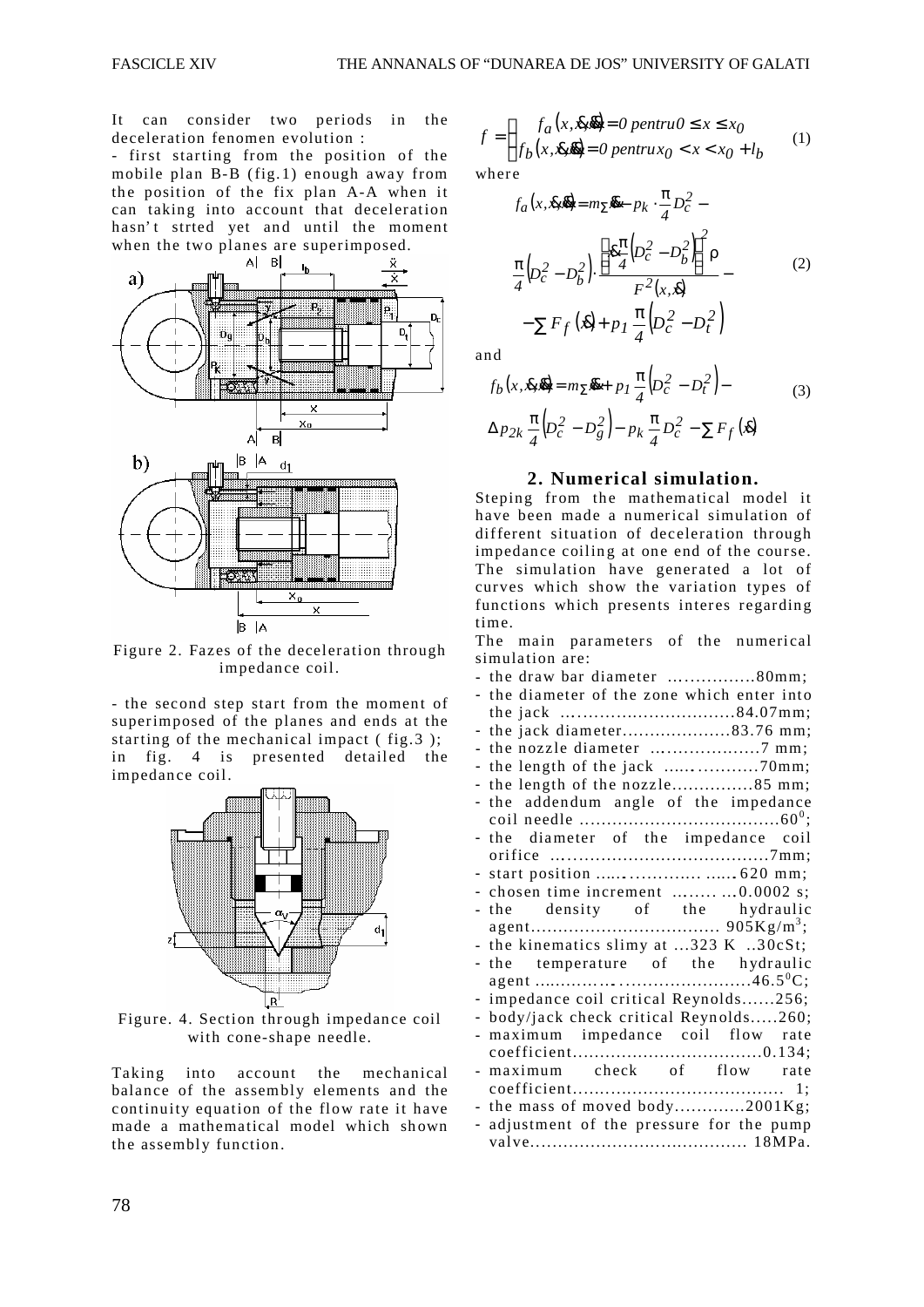

d) Figure 5.

79